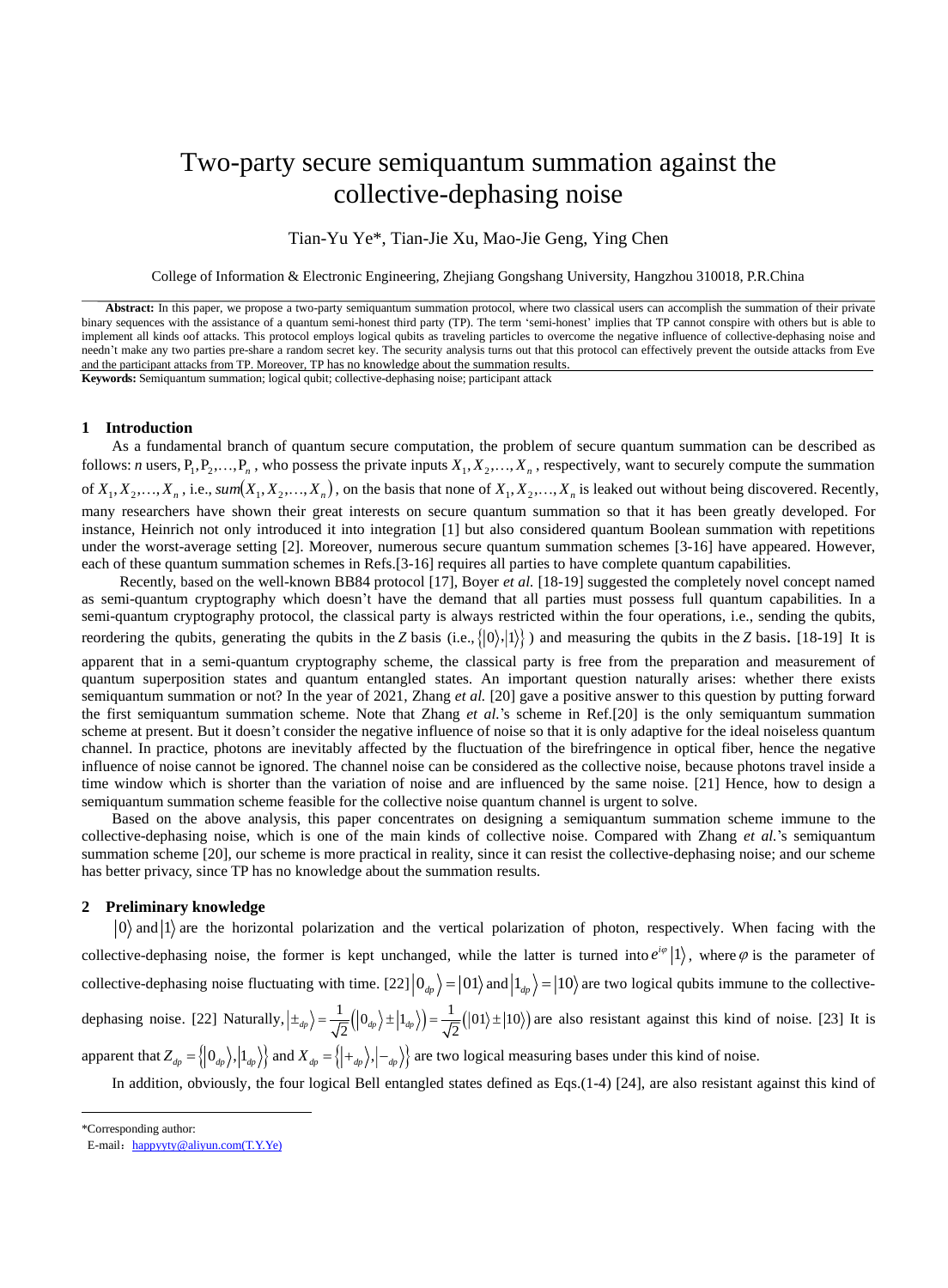noise, where  $|\phi^{\pm}\rangle = \frac{1}{\sqrt{2}}(|00\rangle \pm |11\rangle)$  and  $|\psi^{\pm}\rangle = \frac{1}{\sqrt{2}}(|01\rangle \pm |10\rangle)$  are four Bell entangled states. After being imposed with twice Bell

state measurements on the first and the third physical qubits and on the second and the fourth physical qubits, respectively, these four logical Bell states can be clearly discriminated among each other. [24] In this paper, for the sake of convenience, this kind of quantum measurement is simply called as double Bell basis measurement.

$$
\Phi_{dp}^{+}\rangle_{1234} = \frac{1}{\sqrt{2}} \left( \left| +_{dp} \right| + \left| -_{dp} \right| - \left| -_{dp} \right| \right)_{1234} = \frac{1}{\sqrt{2}} \left( \left| 0_{dp} \right| \left| 0_{dp} \right| + \left| 1_{dp} \right| \left| 1_{dp} \right| \right)_{1234} = \frac{1}{\sqrt{2}} \left( \left| 01 \right| \left| 01 \right| + \left| 10 \right| \left| 10 \right| \right)_{1234} = \frac{1}{\sqrt{2}} \left( \left| 00 \right| \left| 11 \right| + \left| 11 \right| \left| 00 \right| \right)_{1324} = \frac{1}{\sqrt{2}} \left( \left| \phi^{+} \right| \left| \phi^{+} \right| - \left| \phi^{-} \right| \left| \phi^{-} \right| \right)_{1324}, \tag{1}
$$

$$
\left| \Phi_{dp}^{-} \right\rangle_{1234} = \frac{1}{\sqrt{2}} \left( \left| +_{dp} \right| -_{dp} \right) + \left| -_{dp} \right| +_{dp} \right\rangle_{1234} = \frac{1}{\sqrt{2}} \left( \left| 0_{dp} \right| \left| 0_{dp} \right\rangle - \left| 1_{dp} \right| \left| 1_{dp} \right\rangle \right)_{1234} = \frac{1}{\sqrt{2}} \left( \left| 01 \right| \left| 01 \right\rangle - \left| 10 \right| \left| 10 \right\rangle \right)_{1234} = \frac{1}{\sqrt{2}} \left( \left| 00 \right| \left| 11 \right\rangle - \left| 11 \right| \left| 00 \right\rangle \right)_{1324} = \frac{1}{\sqrt{2}} \left( \left| \phi^{-} \right| \left| \phi^{+} \right\rangle - \left| \phi^{+} \right| \left| \phi^{-} \right\rangle \right)_{1324}, \tag{2}
$$

$$
\left| \Psi_{dp}^{+} \right\rangle_{1234} = \frac{1}{\sqrt{2}} \left( \psi_{dp} \right) \left| +_{dp} \right\rangle - \left| -_{dp} \right\rangle_{1234} = \frac{1}{\sqrt{2}} \left( \psi_{dp} \right) \left| 1_{dp} \right\rangle + \left| 1_{dp} \right\rangle_{024} = \frac{1}{\sqrt{2}} \left( \psi_{1} \right) \left| 10 \right\rangle + \left| 10 \right\rangle_{01} \right) \Big|_{1234} = \frac{1}{\sqrt{2}} \left( \psi_{1} \right) \left| 10 \right\rangle + \left| 10 \right\rangle_{01} \Big|_{1234} = \frac{1}{\sqrt{2}} \left( \psi_{1} \right) \left| \psi_{1}^{+} \right\rangle - \left| \psi_{1}^{-} \right\rangle_{024}, \tag{3}
$$

$$
\left| \Psi_{dp}^{-} \right\rangle_{1234} = \frac{1}{\sqrt{2}} \left( \left| -_{dp} \right| \right| +_{dp} \left| - \left| +_{dp} \right| \right| -_{dp} \left| \right\rangle_{1234} = \frac{1}{\sqrt{2}} \left( \left| 0_{dp} \right| \left| 1_{dp} \right| - \left| 1_{dp} \right| \left| 0_{dp} \right| \right) \right)_{1234} = \frac{1}{\sqrt{2}} \left( \left| 01 \right| \left| 10 \right| - \left| 10 \right| \left| 01 \right| \right)_{1234} = \frac{1}{\sqrt{2}} \left( \left| 01 \right| \left| 10 \right| - \left| 10 \right| \left| 01 \right| \right)_{1324} = \frac{1}{\sqrt{2}} \left( \left| \Psi^{-} \right| \left| \Psi^{+} \right| - \left| \Psi^{+} \right| \left| \Psi^{-} \right| \right)_{1324}.
$$
\nAccording to Eq.(1) and Eq.(3), it has

\n(4)

According to Eq.(1) and Eq.(3), it has

$$
|+_{dp}\rangle_{12}|+_{dp}\rangle_{34} = \frac{1}{\sqrt{2}} \Big( \Phi_{dp}^+ \Big)_{1234} + \Big| \Psi_{dp}^+ \Big)_{1234} \Big), \tag{5}
$$

which means that if  $\ket{+_{dp}}_{2}$   $\ket{+_{dp}}_{3}$  is performed with double Bell basis measurement, it will be collapsed into  $\ket{\phi^+}_{13}$   $\ket{\phi^+}_{24}$ ,  $\left\langle \phi^{-}\right\rangle_{13} \left| \phi^{-}\right\rangle_{24}, \left\langle \psi^{+}\right\rangle_{13} \left| \psi^{-}\right\rangle_{24} \left| \psi^{-}\right\rangle_{24}$  with equal probability. Moreover, it can be obtained from Eqs.(1-4) that

$$
\left|0_{dp}\right\rangle_{12}\left|0_{dp}\right\rangle_{34} = \frac{1}{\sqrt{2}}\left(\Phi_{dp}^{+}\right)_{1234} + \left|\Phi_{dp}^{-}\right\rangle_{1234}\right),\tag{6}
$$

$$
\left| 0_{dp} \right\rangle_{12} \left| 1_{dp} \right\rangle_{34} = \frac{1}{\sqrt{2}} \left( \Psi_{dp}^{+} \right)_{1234} + \left| \Psi_{dp}^{-} \right\rangle_{1234} , \tag{7}
$$

$$
\left|1_{dp}\right\rangle_{12}\left|0_{dp}\right\rangle_{34} = \frac{1}{\sqrt{2}}\left(\left|\Psi_{dp}^{+}\right\rangle_{1234} - \left|\Psi_{dp}^{-}\right\rangle_{1234}\right),\tag{8}
$$

$$
\left|1_{dp}\right\rangle_{12}\left|1_{dp}\right\rangle_{34} = \frac{1}{\sqrt{2}}\left(\Phi_{dp}^{+}\right)_{1234} - \left|\Phi_{dp}^{-}\right\rangle_{1234}.
$$
 (9)

## **3 The proposed two-party semiquantum summation protocol**

Suppose that there are two classical users with limited quantum capabilities, Alice and Bob. Alice's private binary string is denoted as

$$
X = (x_1, x_2, \cdots, x_n),\tag{10}
$$

while Bob's private binary string is represented as

$$
Y = (y_1, y_2, \cdots, y_n). \tag{11}
$$

Here,  $x_j, y_j \in \{0,1\}$ ,  $j = 1, 2, \dots, n$ . Alice and Bob want to calculate the modulo 2 summation of their private binary strings over the collective-dephasing noise quantum channel with the aid of a semi-honest third party (TP). A semi-honest TP is supposed to have the ability to perform all kinds of attacks but is not allowed to collude with anyone else [25]. A genuine two-user secure semiquantum summation protocol with a semi-honest TP should satisfy the following requirements [5]:

①Correctness. The summation result of two users' private binary strings should be correct;

②Security. Two users' private binary strings cannot be leaked out to an outside eavesdropper without being detected.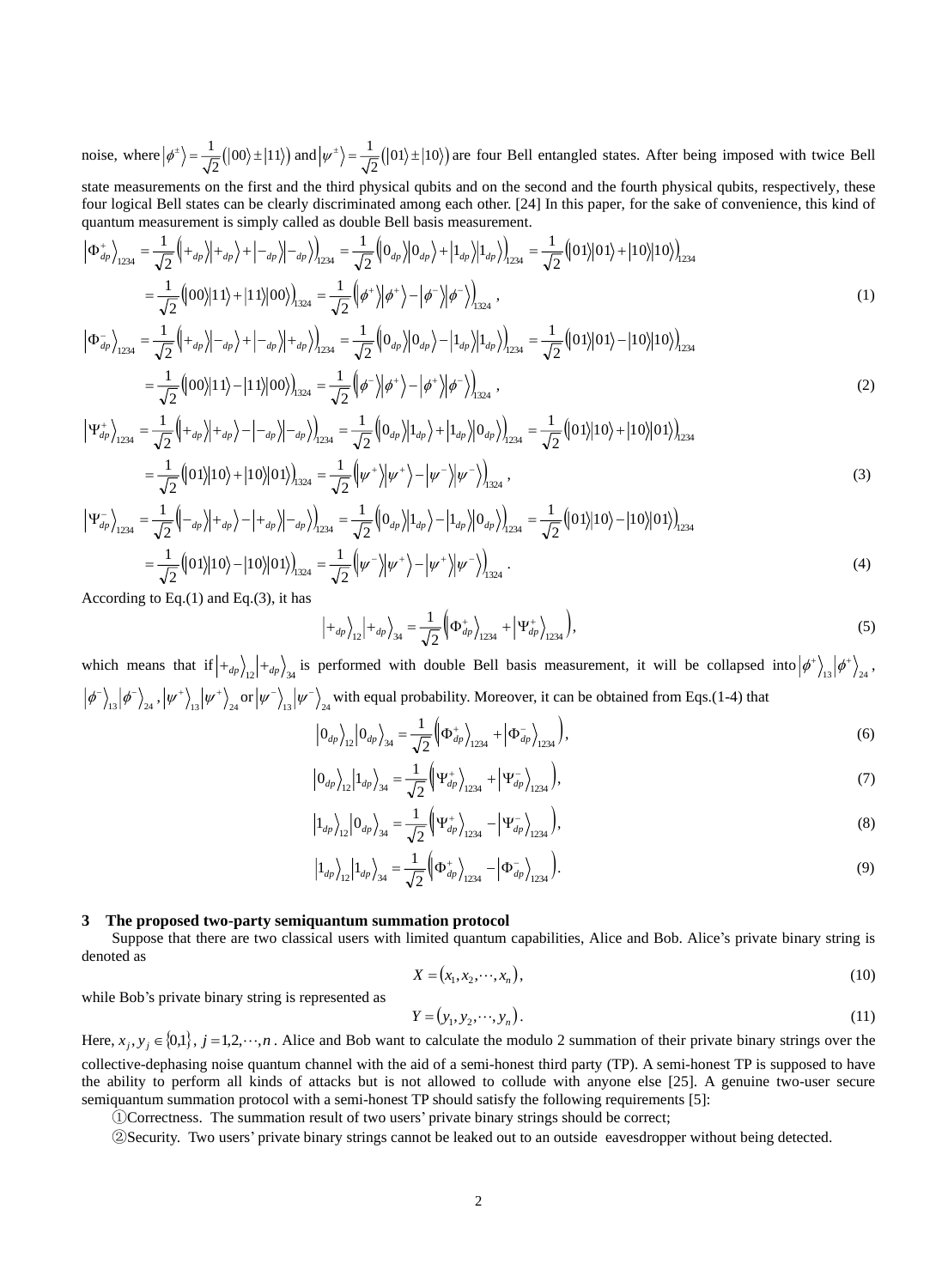③Privacy. Each user's private binary string should be kept secret from TP.

Recently, Zhang *et al.* [26] designed a semiquantum key distribution (SQKD) protocol robust against the collective-dephasing noise; Lin *et al.* [27] put forward a semiquantum private comparison (SQPC) protocol by using the quantum states  $|+\rangle$ , where  $+\rangle = \frac{1}{\sqrt{2}}(|0\rangle + |1\rangle)$ . Inspired by Refs.[26,27], we design the following semiquantum summation protocol to compute the modulo

2 summation of Alice and Bob's private binary strings over the collective-dephasing noise quantum channel.

**Step 1:** TP generates  $2n(4 + r + d + \delta) = 2nq$  particles all in the state of  $\ket{+_{dp}}$ . Here, *r*,*d* are integers greater than 0;  $\delta$  is some fixed parameter greater than 0; and  $q = (4 + r + d + \delta)$ . Then, TP divides these particles into two sequences,  $S_1 = \{s_1^1, s_1^2, \dots, s_1^{nq}\}$ and  $S_2 = \{s_2^1, s_2^2, \dots, s_2^{nq}\}\$ , where  $s_1^i$  and  $s_2^i$  denote the  $i$ <sup>th</sup> particle in  $S_1$  and  $S_2$ , respectively, and  $i = 1, 2, \dots, nq$ . Finally, TP sends the particles of  $S_1$  and  $S_2$  to Alice and Bob one by one, respectively. Except the first particle, TP sends out the next one only after obtaining the previous one.

**Step 2:** For each received particle in  $S_1(S_2)$ , Alice (Bob) immediately randomly performs one of the following two operations: directly reflecting it back to TP with no disturbance (i.e., the CTRL operation) or measuring it with the *<sup>Z</sup>dp* basis and resending the same state as found to TP (i.e., the SIFT operation). After Alice's (Bob's) operations,  $S_1(S_2)$  is turned into  $S_1(S_2)$ . TP stores  $S_1(S_2)$  in a quantum memory.

**Step 3:** TP picks out the *i*<sup>th</sup> particle in  $S_1$  and the *i*<sup>th</sup> particle in  $S_2$  to form the *i*<sup>th</sup> particle group, where *i* =1,2, ..., *nq*. For checking the transmission security towards an outside eavesdropper Eve, TP randomly chooses *nr* groups from these particle groups, and tells Alice and Bob the positions of the chosen particle groups. Among these chosen particle groups, Alice (Bob) tells TP the positions of particles where she (he) chose the CTRL operations, the positions of particles where she (he) chose the SIFT operations as well as her (his) measurement results.

For the particles on which Alice (Bob) performed the CTRL operations, TP measures them with the  $X_{dp}$  basis. TP computes the error rate of CTRL particles by judging whether her measurement results are  $|+_{dp}\rangle$  or not. The protocol is kept on only when the transmission of CTRL particles is secure.

For the particles on which Alice (Bob) performed the SIFT operations, TP measures them with the  $Z_{dp}$  basis. TP computes the error rate of SIFT particles by judging whether her measurement results are identical to Alice's (Bob's) corresponding measurement results or not. The protocol is kept on only when the transmission of SIFT particles is secure.

**Step 4:** Alice and Bob ask TP to perform the double Bell basis measurement on each of the remaining  $n(4 + d + \delta)$  particle groups and announce them her corresponding measurement result. After confirming that TP have announced them all of the double Bell basis measurements on the remaining  $n(4 + d + \delta)$  particle groups, Alice and Bob randomly choose *nd* groups from the remaining  $n(4+d+\delta)$  particle groups to check the honesty of TP. For the particle group on which both Alice and Bob performed the CTRL operations, if TP's measurement result is not  $|\phi^{+}\rangle_{13} |\phi^{-}\rangle_{24}$ ,  $|\phi^{-}\rangle_{13} |\phi^{-}\rangle_{24}$ ,  $|\psi^{+}\rangle_{13} |\psi^{+}\rangle_{24}$  or  $|\psi^{-}\rangle_{13} |\psi^{-}\rangle_{24}$ , according to Eq.(5), Alice and Bob will think that TP is dishonest. For the particle group on which both Alice and Bob performed the SIFT operations, Alice and Bob check whether TP's measurement result satisfies Eqs.(6-9) or not; if the result is negative, Alice and Bob will think that TP is dishonest. For example, if Alice and Bob's measurement results are  $\ket{0_{\phi}}_{12}$  and  $\ket{0_{\phi}}_{34}$ , respectively, according to Eq.(6), TP's measurement result should be  $|\phi^+\rangle_{_{13}}|\phi^-\rangle_{_{24}}$ ,  $|\phi^-\rangle_{_{13}}|\phi^-\rangle_{_{24}}$ ,  $|\phi^+\rangle_{_{13}}|\phi^-\rangle_{_{24}}$  or  $|\phi^-\rangle_{_{13}}|\phi^+\rangle_{_{24}}$ ; otherwise, Alice and Bob will conclude that TP is dishonest. The protocol is kept on only when TP is found to be honest in the end.

**Step 5:** For the remaining  $n(4+\delta)$  particle groups, Alice (Bob) tells Bob (Alice) the positions of particles where she (he)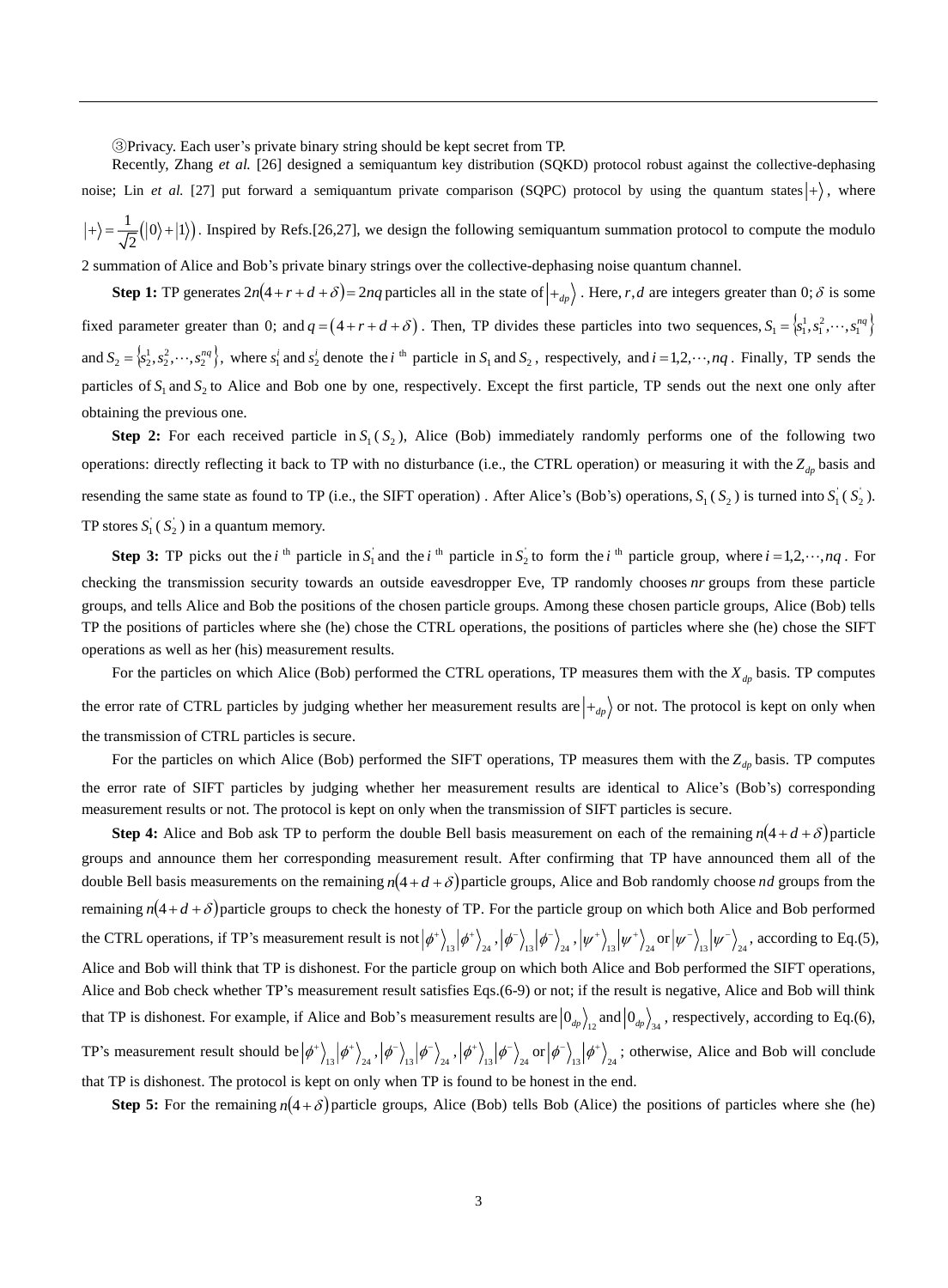performed the SIFT operations. Note that there are  $n(4+\delta) \times \frac{1}{4} = n + \frac{4\delta}{4}$  $n(4+\delta) \times \frac{1}{4} = n + \frac{n\delta}{\delta}$  particle groups where both Alice and Bob performed the SIFT operations. Alice and Bob choose the first *n* ones from these  $n + \frac{4}{4}$  $n + \frac{n\delta}{l}$  particle groups to generate their private keys. The private key generating rule is that: if Alice's (Bob's) measurement result on the corresponding particle from the  $j$ <sup>th</sup> particle group is  $\ket{0_{dp}}$ , her (his) *j*<sup>th</sup> bit of private key,  $k_j^a$  ( $k_j^b$ ), will be 0; and if Alice's (Bob's) measurement result on it is  $\ket{1_{dp}}$ ,  $k_j^a$  ( $k_j^b$ ) will be 1. Here,  $j = 1, 2, \dots, n$ ;  $K_A = [k_1^a, k_2^a, \dots, k_n^a]$  and  $K_B = [k_1^b, k_2^b, \dots, k_n^b]$  are Alice and Bob's private keys, respectively. Then, Alice (Bob) also derives a private bit string  $C<sub>T</sub>$  from TP's measurement results on these *n* particle groups according to the following rule: if TP's measurement result on the *j*<sup>th</sup> particle group is  $|\phi^+\rangle_{13}|\phi^+\rangle_{24}$ ,  $|\phi^-\rangle_{13}|\phi^-\rangle_{24}$ ,  $|\phi^+\rangle_{13}|\phi^-\rangle_{24}$  or  $|\phi^-\rangle_{13}|\phi^+\rangle_{24}$ ,  $k'_j$  will be 0; and if it  $\int \sin \left(\psi^+\right)_{13} \left|\psi^-\right>_{24}, \left|\psi^-\right>_{13} \left|\psi^-\right>_{24}$  or  $\left|\psi^-\right>_{13} \left|\psi^+\right>_{24}, k_j^t$  will be 1. Here,  $k_j^t$  is the *j*<sup>th</sup> bit of  $C_T$ , and  $j = 1, 2, \dots, n$ . Afterward, Alice (Bob) calculates  $c_j^a = k_j^a \oplus x_j$  ( $c_j^b = k_j^b \oplus y_j$ ), where  $\oplus$  is the modulo 2 summation, and  $j = 1, 2, \dots, n$ . Alice (Bob) sends  $C_A$  ( $C_B$ ) to Bob (Alice) via the classical channel, where  $C_A = [c_1^a, c_2^a, \dots, c_n^a]$  ( $C_B = [c_1^b, c_2^b, \dots, c_n^b]$ ). Finally, Alice (Bob) calculates  $r_j = c_j^a \oplus c_j^b \oplus k_j^t$ , where  $j = 1, 2, \dots, n$ , and obtains the summation result R, where  $R = [r_1, r_2, \dots, r_n]$ .

For the sake of clarity, the relations among different parameters for summation are listed in Table 1.

| Relations among different parameters for summation<br>Table 1 |  |
|---------------------------------------------------------------|--|
|---------------------------------------------------------------|--|

| $x_i$    | $y_i$        | Alice's<br>measurement<br>result on the | Bob's<br>measurement<br>result on the | $k_i^a$        | $k_i^b$          | $c_i^a$        | $c_i^b$          | TP's double Bell basis measurement result on the $ith$<br>particle group                                                                                                                                                                                                                                                             | $k_i^t$        | $r_i$          |
|----------|--------------|-----------------------------------------|---------------------------------------|----------------|------------------|----------------|------------------|--------------------------------------------------------------------------------------------------------------------------------------------------------------------------------------------------------------------------------------------------------------------------------------------------------------------------------------|----------------|----------------|
|          |              | corresponding<br>particle from          | corresponding<br>particle from        |                |                  |                |                  |                                                                                                                                                                                                                                                                                                                                      |                |                |
|          |              | the $j$ <sup>th</sup>                   | the $j$ <sup>th</sup>                 |                |                  |                |                  |                                                                                                                                                                                                                                                                                                                                      |                |                |
|          |              | particle group                          | particle group                        |                |                  |                |                  |                                                                                                                                                                                                                                                                                                                                      |                |                |
|          |              | $\ket{0_{dp}}$                          | $\left 0_{_{dp}}\right\rangle$        | $\Omega$       | $\Omega$         | $\overline{0}$ | $\mathbf{0}$     | $\left  \phi^{+} \right\rangle_{13} \left  \phi^{+} \right\rangle_{24} \, , \left  \phi^{-} \right\rangle_{13} \left  \phi^{-} \right\rangle_{24} \, , \left  \phi^{+} \right\rangle_{13} \left  \phi^{-} \right\rangle_{24} \, , \left  \phi^{-} \right\rangle_{13} \left  \phi^{+} \right\rangle_{24} \, ,$                        | $\overline{0}$ | $\Omega$       |
|          |              | $ 0_{dp}\rangle$                        | $\Ket{1_{dp}}$                        | $\mathbf{0}$   | $\mathbf{1}$     | $\mathbf{0}$   | $\mathbf{1}$     | $ \psi^{+}\rangle_{13} \psi^{+}\rangle_{24}$ , $ \psi^{-}\rangle_{13} \psi^{-}\rangle_{24}$ , $ \psi^{+}\rangle_{13} \psi^{-}\rangle_{24}$ , $ \psi^{-}\rangle_{13} \psi^{+}\rangle_{24}$                                                                                                                                            | $\mathbf{1}$   | $\overline{0}$ |
| $\Omega$ | $\Omega$     | $\left 1_{dp}\right\rangle$             | $\left 0_{_{dp}}\right\rangle$        | $\mathbf{1}$   | $\boldsymbol{0}$ | $\mathbf{1}$   | $\boldsymbol{0}$ | $ \psi^{+}\rangle_{13} \psi^{+}\rangle_{24}$ , $ \psi^{-}\rangle_{13} \psi^{-}\rangle_{24}$ , $ \psi^{+}\rangle_{13} \psi^{-}\rangle_{24}$ , $ \psi^{-}\rangle_{13} \psi^{+}\rangle_{24}$                                                                                                                                            | $\mathbf{1}$   | $\overline{0}$ |
|          |              | $\left 1_{dp}\right\rangle$             | $\ket{1_{dp}}$                        | $\mathbf{1}$   | $\mathbf{1}$     | $\mathbf{1}$   | 1                | $ \phi^{+}\rangle_{13} \phi^{+}\rangle_{24}$ , $ \phi^{-}\rangle_{13} \phi^{-}\rangle_{24}$ , $ \phi^{+}\rangle_{13} \phi^{-}\rangle_{24}$ , $ \phi^{-}\rangle_{13} \phi^{+}\rangle_{24}$                                                                                                                                            | $\mathbf{0}$   | $\Omega$       |
|          |              | $\left 0_{_{dp}}\right\rangle$          | $\left 0_{_{dp}}\right\rangle$        | $\mathbf{0}$   | $\overline{0}$   | $\mathbf{0}$   | $\mathbf{1}$     | $ \phi^{+}\rangle_{13} \phi^{+}\rangle_{24}$ , $ \phi^{-}\rangle_{13} \phi^{-}\rangle_{24}$ , $ \phi^{+}\rangle_{13} \phi^{-}\rangle_{24}$ , $ \phi^{-}\rangle_{13} \phi^{+}\rangle_{24}$                                                                                                                                            | $\overline{0}$ | $\mathbf{1}$   |
|          |              | $ 0_{dp}\rangle$                        | $\left 1_{dp}\right\rangle$           | $\overline{0}$ | $\mathbf{1}$     | $\mathbf{0}$   | $\boldsymbol{0}$ | $ \psi^{+}\rangle_{13} \psi^{+}\rangle_{24}$ , $ \psi^{-}\rangle_{13} \psi^{-}\rangle_{24}$ , $ \psi^{+}\rangle_{13} \psi^{-}\rangle_{24}$ , $ \psi^{-}\rangle_{13} \psi^{+}\rangle_{24}$                                                                                                                                            | $\mathbf{1}$   | 1              |
| $\Omega$ | 1            | $\left 1_{dp}\right\rangle$             | $\left 0_{_{dp}}\right\rangle$        | 1              | $\boldsymbol{0}$ | $\mathbf{1}$   | $\mathbf{1}$     | $ \psi^{+}\rangle_{13} \psi^{+}\rangle_{24}$ , $ \psi^{-}\rangle_{13} \psi^{-}\rangle_{24}$ , $ \psi^{+}\rangle_{13} \psi^{-}\rangle_{24}$ , $ \psi^{-}\rangle_{13} \psi^{+}\rangle_{24}$                                                                                                                                            | $\mathbf{1}$   | 1              |
|          |              | $\left 1_{dp}\right\rangle$             | $\left 1_{dp}\right\rangle$           | $\mathbf{1}$   | $\mathbf{1}$     | $\mathbf{1}$   | $\mathbf{0}$     | $ \phi^{+}\rangle_{13} \phi^{+}\rangle_{24}$ , $ \phi^{-}\rangle_{13} \phi^{-}\rangle_{24}$ , $ \phi^{+}\rangle_{13} \phi^{-}\rangle_{24}$ , $ \phi^{-}\rangle_{13} \phi^{+}\rangle_{24}$                                                                                                                                            | $\Omega$       | 1              |
|          |              | $ 0_{dp}\rangle$                        | $\left 0_{_{dp}}\right\rangle$        | $\overline{0}$ | $\boldsymbol{0}$ | $\mathbf{1}$   | $\mathbf{0}$     | $\left  \phi^{+} \right\rangle_{13} \left  \phi^{+} \right\rangle_{24}, \left  \phi^{-} \right\rangle_{13} \left  \phi^{-} \right\rangle_{24}, \left  \phi^{+} \right\rangle_{13} \left  \phi^{-} \right\rangle_{24}, \left  \phi^{-} \right\rangle_{13} \left  \phi^{+} \right\rangle_{24}$                                         | $\mathbf{0}$   | $\mathbf{1}$   |
|          |              | $ 0_{dp}\rangle$                        | $\left 1_{dp}\right\rangle$           | $\mathbf{0}$   | $\mathbf{1}$     | $\mathbf{1}$   | $\mathbf{1}$     | $ \psi^{+}\rangle_{13} \psi^{+}\rangle_{24}$ , $ \psi^{-}\rangle_{13} \psi^{-}\rangle_{24}$ , $ \psi^{+}\rangle_{13} \psi^{-}\rangle_{24}$ , $ \psi^{-}\rangle_{13} \psi^{+}\rangle_{24}$                                                                                                                                            | $\mathbf{1}$   | 1              |
| 1        | $\mathbf{0}$ | $\left 1_{dp}\right\rangle$             | $\left 0_{_{dp}}\right\rangle$        | 1              | $\overline{0}$   | $\theta$       | $\boldsymbol{0}$ | $ \psi^{+}\rangle_{13} \psi^{+}\rangle_{24}$ , $ \psi^{-}\rangle_{13} \psi^{-}\rangle_{24}$ , $ \psi^{+}\rangle_{13} \psi^{-}\rangle_{24}$ , $ \psi^{-}\rangle_{13} \psi^{+}\rangle_{24}$                                                                                                                                            | $\mathbf{1}$   | 1              |
|          |              | $\left 1_{dp}\right\rangle$             | $\left 1_{dp}\right\rangle$           | 1              | $\mathbf{1}$     | $\mathbf{0}$   | $\mathbf{1}$     | $ \phi^{+}\rangle_{13} \phi^{+}\rangle_{24}$ , $ \phi^{-}\rangle_{13} \phi^{-}\rangle_{24}$ , $ \phi^{+}\rangle_{13} \phi^{-}\rangle_{24}$ , $ \phi^{-}\rangle_{13} \phi^{+}\rangle_{24}$                                                                                                                                            | $\mathbf{0}$   | 1              |
|          |              | $\ket{0_{dp}}$                          | $\left 0_{_{dp}}\right\rangle$        | $\mathbf{0}$   | $\boldsymbol{0}$ | $\mathbf{1}$   | $\mathbf{1}$     | $ \phi^{+}\rangle_{13} \phi^{+}\rangle_{24}$ , $ \phi^{-}\rangle_{13} \phi^{-}\rangle_{24}$ , $ \phi^{+}\rangle_{13} \phi^{-}\rangle_{24}$ , $ \phi^{-}\rangle_{13} \phi^{+}\rangle_{24}$                                                                                                                                            | $\mathbf{0}$   | $\Omega$       |
|          |              | $\left 0_{_{dp}}\right\rangle$          | $\ket{1_{dp}}$                        | $\mathbf{0}$   | $\mathbf{1}$     | $\mathbf{1}$   | $\boldsymbol{0}$ | $ \psi^{+}\rangle_{13} \psi^{+}\rangle_{24}$ , $ \psi^{-}\rangle_{13} \psi^{-}\rangle_{24}$ , $ \psi^{+}\rangle_{13} \psi^{-}\rangle_{24}$ , $ \psi^{-}\rangle_{13} \psi^{+}\rangle_{24}$                                                                                                                                            | $\mathbf{1}$   | $\Omega$       |
| 1        | $\mathbf{1}$ | $\left 1_{dp}\right\rangle$             | $\ket{0_{dp}}$                        | $\mathbf{1}$   | $\Omega$         | $\overline{0}$ | $\mathbf{1}$     | $\left  \psi^{+} \right\rangle_{\!13} \! \left  \psi^{+} \right\rangle_{\!24} \, , \left  \psi^{-} \right\rangle_{\!13} \! \left  \psi^{-} \right\rangle_{\!24} \, , \left  \psi^{+} \right\rangle_{\!13} \! \left  \psi^{-} \right\rangle_{\!24} \, , \left  \psi^{-} \right\rangle_{\!13} \! \left  \psi^{+} \right\rangle_{\!24}$ | $\mathbf{1}$   | $\Omega$       |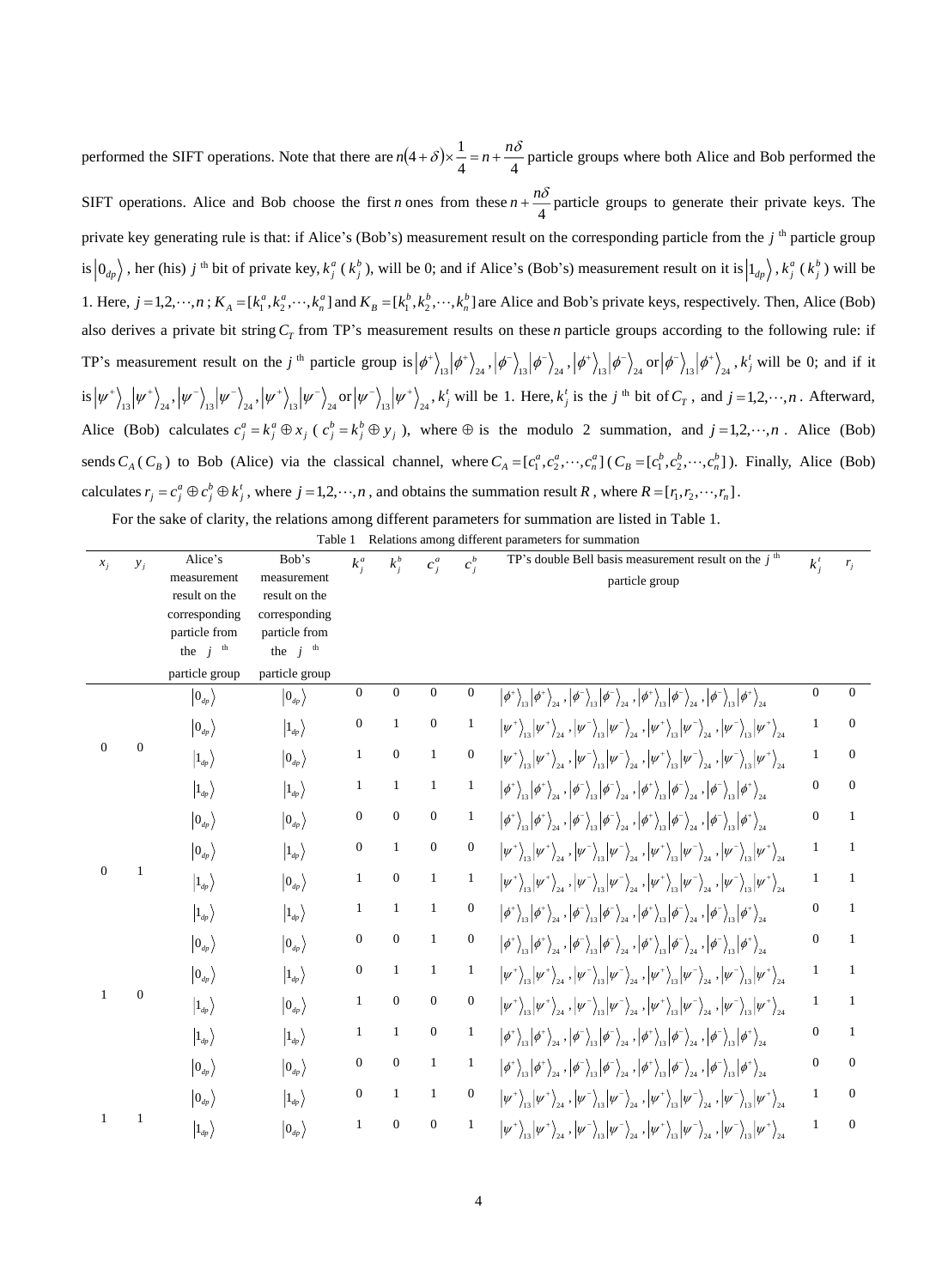$$
\left|1_{d p}\right\rangle \hspace{1.6cm}\left|1_{d p}\right\rangle \hspace{1.4cm}\left|1\right\rangle \hspace{1.4cm}\left|1\right\rangle \hspace{1.4cm}\left|1\right\rangle \hspace{1.4cm}\left|1\right\rangle \hspace{1.4cm}\left|0\right\rangle \hspace{1.4cm}\left|0\right\rangle \hspace{1.4cm}\left|\phi^{+}\right\rangle_{13}\left|\phi^{+}\right\rangle_{24}\hspace{1.4cm},\left|\phi^{-}\right\rangle_{13}\left|\phi^{-}\right\rangle_{24}\hspace{1.4cm},\left|\phi^{+}\right\rangle_{13}\left|\phi^{+}\right\rangle_{24}\hspace{1.4cm}\left|0\right\rangle \hspace{1.4cm}\left|0\right\rangle \hspace{1.4cm}\left|0\right\rangle \hspace{1.4cm}\left|0\right\rangle_{24}\hspace{1.4cm}\left|0\right\rangle_{24}\hspace{1.4cm}\left|0\right\rangle_{24}\hspace{1.4cm}\left|0\right\rangle_{24}\hspace{1.4cm}\left|0\right\rangle_{24}\hspace{1.4cm}\left|0\right\rangle_{24}\hspace{1.4cm}\left|0\right\rangle_{24}\hspace{1.4cm}\left|0\right\rangle_{24}\hspace{1.4cm}\left|0\right\rangle_{24}\hspace{1.4cm}\left|0\right\rangle_{24}\hspace{1.4cm}\left|0\right\rangle_{24}\hspace{1.4cm}\left|0\right\rangle_{24}\hspace{1.4cm}\left|0\right\rangle_{24}\hspace{1.4cm}\left|0\right\rangle_{24}\hspace{1.4cm}\left|0\right\rangle_{24}\hspace{1.4cm}\left|0\right\rangle_{24}\hspace{1.4cm}\left|0\right\rangle_{24}\hspace{1.4cm}\left|0\right\rangle_{24}\hspace{1.4cm}\left|0\right\rangle_{24}\hspace{1.4cm}\left|0\right\rangle_{24}\hspace{1.4cm}\left|0\right\rangle_{24}\hspace{1.4cm}\left|0\right\rangle_{24}\hspace{1.4cm}\left|0\right\rangle_{24}\hspace{1.4cm}\left|0\right\rangle_{24}\hspace{1.4cm}\left|0\right\rangle_{24}\hspace{1.4cm}\
$$

Obviously, TP needs to have full quantum capabilities. Both Alice and Bob only implement the following actions: ① measuring the particles with the  $Z_{dp}$  basis; ② preparing the particles in the  $Z_{dp}$  basis; ③ sending the particles. According to Refs.[18-19], the *Z* basis is regarded to be classical, so the *<sup>Z</sup>dp* basis is naturally classical. Consequently, both Alice and Bob only need limited quantum capabilities. In other words, this protocol is a semiquantum summation protocol.

#### **4 Correctness analysis**

In the proposed protocol, after receiving  $C_A$  ( $C_B$ ) from Alice (Bob), Bob (Alice) calculates  $r_j = c_j^a \oplus c_j^b \oplus k_j^t$ , where  $j = 1, 2, \dots, n$ . According to Eqs.(6-9), it is apparent that

$$
k_j^a \oplus k_j^b \oplus k_j^t = 0 \,. \tag{12}
$$

Hence, it has

$$
r_j = c_j^a \oplus c_j^b \oplus k_j^t = (k_j^a \oplus x_j) \oplus (k_j^b \oplus y_j) \oplus k_j^t = (x_j \oplus y_j) \oplus (k_j^a \oplus k_j^b \oplus k_j^t) = x_j \oplus y_j
$$
 (13)

It can be concluded that the output correctness of the proposed protocol can be guaranteed.

# **5 Security analysis**

#### **(1) Outside attack**

An outside attacker, Eve, may try her best to extract *X* (*Y*) from  $C_A$  ( $C_B$ ). Apparently, she should obtain  $K_A$  ( $K_B$ ) beforehand. Without loss of generality, here take Eve's trying to get *K<sup>A</sup>* for example to analyze the outside attack.

**Measure-resend attack.** Eve measures the particles in  $S_1$  from TP to Alice in Step 1 with the  $Z_{dp}$  basis and sends the new particles in the same states she found to Alice. However, she will be caught as she has no access to Alice's choices of operations in Step 2. Concretely speaking, for one particular particle chosen for detection, the probability that Alice chooses the CTRL operation is  $\frac{1}{2}$  $\frac{1}{2}$ ; hence, the probability that Eve can be caught is  $\frac{1}{2} \times \frac{1}{2} = \frac{1}{4}$ 1 2 1 2  $\frac{1}{2} \times \frac{1}{2} = \frac{1}{4}$ , since TP has  $a\frac{1}{2}$  $\frac{1}{2}$  probability to get the wrong measurement result  $\vert -_{dp}\rangle$  on the particle reflected by Alice. For *nr* particle groups chosen for the security check in Step 3, the probability of Eve's being discovered becomes  $1 - \left(\frac{3}{2}\right)^{nr}$ l J  $\left(\frac{3}{7}\right)$ l  $-\left(\frac{3}{4}\right)$  $1 - \left(\frac{3}{2}\right)^m$ , which will converge to 1 if the value of *nr* is large enough.

**Intercept-resend attack.** Eve intercepts the particles in  $S_1$  from TP to Alice in Step 1, sends the fake particle sequence  $S_1^E$  she prepared in the  $Z_{dp}$  basis beforehand to Alice; Eve intercepts  $S_1^E$  after Alice's operations and sends  $S_1$  to TP. For one particular particle chosen for detection, the probability that Alice chooses the SIFT operation is  $\frac{1}{2}$  $\frac{1}{2}$ ; hence, the probability that Eve can be caught is  $\frac{1}{2} \times \frac{1}{2} = \frac{1}{4}$ 1 2 1 2  $\frac{1}{2} \times \frac{1}{2} = \frac{1}{4}$ , as there is a  $\frac{1}{2}$  $\frac{1}{2}$  probability that Alice's measurement result on Eve's fake particle is not same to TP's measurement result on the genuine one. For *nr* particle groups chosen for the security check in Step 3, the probability of Eve's being discovered becomes  $1 - \left(\frac{3}{7}\right)^{nr}$ I J  $\begin{pmatrix} 3 \\ - \end{pmatrix}$ l  $-\left(\frac{3}{4}\right)$  $1 - \left(\frac{3}{2}\right)^n$ .

**Double CNOT attack.** Eve may perform the first CNOT operations, defined as

$$
CNOT = |00\rangle\langle00| + |01\rangle\langle01| + |11\rangle\langle10| + |10\rangle\langle11|,\tag{14}
$$

on the particles in  $S_1$  and her own ancillary particles in the state of  $|0_{dp}\rangle$  in Step 1. Here, the first physical qubit of each particle in S<sub>1</sub> acts as the control qubit while two physical qubits of each ancillary particle play the role of target qubits. In order to escape the security check in Step 3, Eve has to perform the second CNOT operations on the particles in  $S_1$  and her own ancillary particles in Step 2. Here, the first physical qubit of each particle in  $S_1$  acts as the control qubit while two physical qubits of each ancillary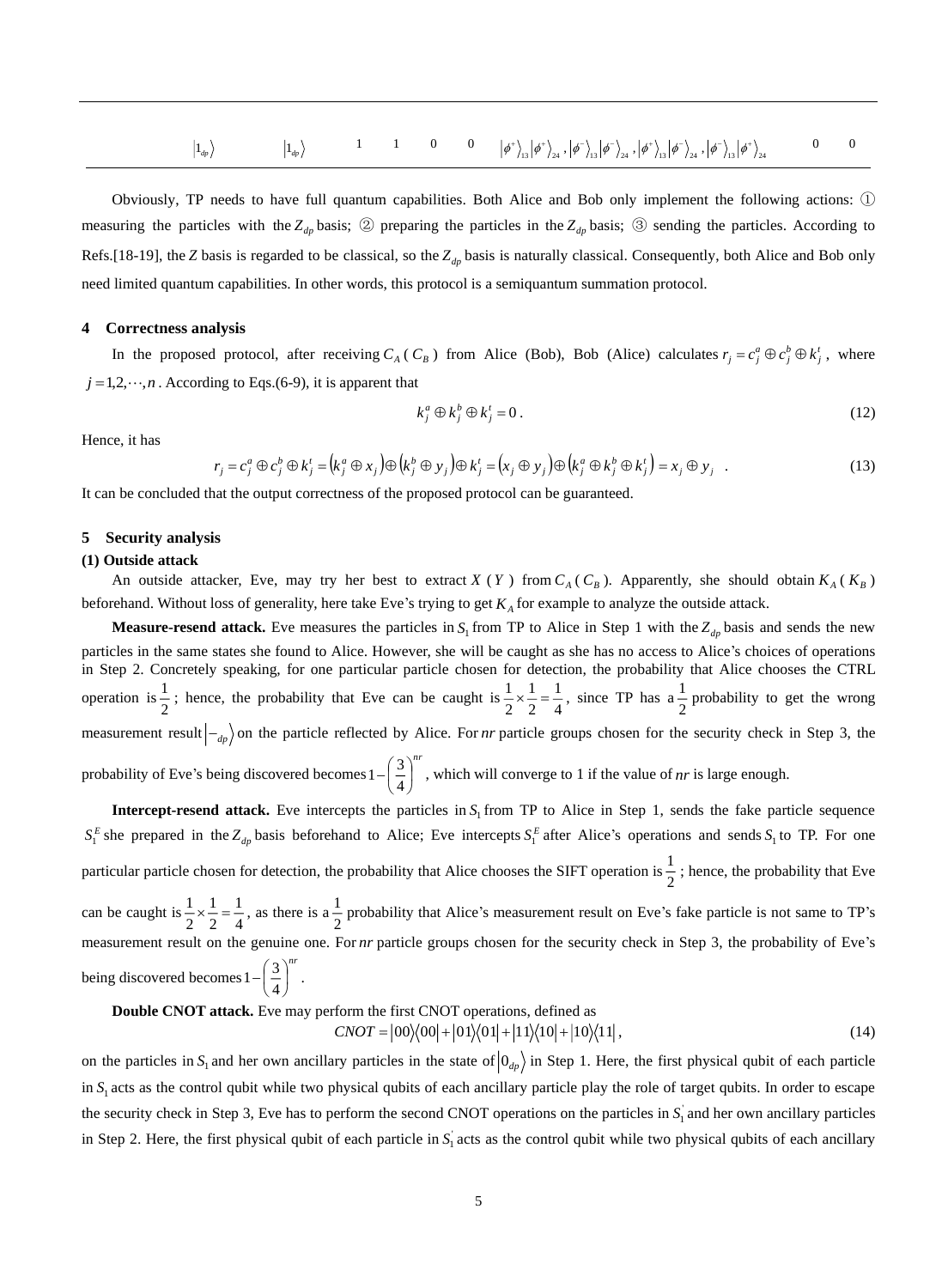particle play the role of target qubits. If Eve can know Alice's choices of operations in Step 2 exactly through the double CNOT attacks, she will further perform the SIFT operations on the particles where Alice has implemented the same operations, in order to obtain *K<sup>A</sup>* without being discovered. However, Eve cannot discriminate Alice's choices of operations at all. Concretely speaking,

after the first CNOT operation, the composite system composed by one particle in  $S_1$  and the ancillary particle  $|0_{dp}\rangle$  is turned into

$$
CNOT \left| +_{dp} \right\rangle_{A} \left| 0_{dp} \right\rangle_{E} = \frac{1}{\sqrt{2}} \left| 0_{dp} \right\rangle_{A} \left| 0_{dp} \right\rangle_{E} + \left| 1_{dp} \right\rangle_{A} \left| 1_{dp} \right\rangle_{E} = \left| \Phi_{dp}^{+} \right\rangle_{AE},
$$
\n(15)

where the subscripts *A* and *E* represent Alice's particle and Eve's ancillary particle, respectively. If Alice chooses the CTRL operation, after Eve's second CNOT operation, the composite system will be changed into

$$
CNOT \left| \Phi_{dp}^* \right\rangle_{AE} = \left| +_{dp} \right\rangle_A \left| 0_{dp} \right\rangle_E.
$$
 (16)

If Alice chooses the SIFT operation and obtains the measurement result  $|0_{dp}\rangle$  ( $|1_{dp}\rangle$ ), according to Eq.(15), Eve's ancillary particle

will be collapsed into  $\ket{0_{dp}}(\ket{1_{dp}})$ . After Eve's second CNOT operation, the composite system is evolved into

$$
CNOT \left| 0_{dp} \right\rangle_A \left| 0_{dp} \right\rangle_E = \left| 0_{dp} \right\rangle_A \left| 0_{dp} \right\rangle_E
$$
, if Alice's measurement result is  $|0_{dp} \rangle$ , (17)

$$
CNOT \left| 1_{dp} \right\rangle_A \left| 1_{dp} \right\rangle_E = \left| 1_{dp} \right\rangle_A \left| 0_{dp} \right\rangle_E
$$
, if Alice's measurement result is  $\left| 1_{dp} \right\rangle$ . (18)

According to Eqs.(16-18), no matter what operation Alice chooses in Step 2, after the second CNOT operation, Eve's ancillary particle is always in the state of  $|0_{dp}\rangle$ . In other words, Eve cannot discriminate Alice's choice of operation through her ancillary particle.

It is worthy of emphasizing that if Eve doesn't perform the second CNOT operation, Eve's CNOT attack will inevitably be detected in Step 3, as TP has  $a\frac{1}{2}$  $\frac{1}{2}$  probability to get the wrong measurement result  $\ket{-_{dp}}$  for the particle chosen for detection on which Alice have performed the CTRL operation, according to Eq.(1) and Eq.(15).

**Trojan horse attacks.** As the travelling particles are transmitted in a circular way, the Trojan horse attacks from Eve should be paid special attention to, such as the invisible photon eavesdropping attack [28] and the delay-photon Trojan horse attack [29-30]. It has been verified that the signal receiver can use a filter to resist the former attack and a photon number splitter (PNS) to defeat the latter attack [30-31].

#### **(2) Participant attack**

Gao *et al.* [32] firstly warned against the participant attack in the year of 2007 when designing a quantum cryptography protocol. It is natural that a *<sup>m</sup>* -user quantum summation protocol cannot resist the collusion attack from *<sup>m</sup>* <sup>−</sup><sup>1</sup> users. The reason lies in that: when *<sup>m</sup>* <sup>−</sup><sup>1</sup> users conspire together, they can easily derive the private input of the left user from the summation result. With regard to the proposed protocol, Alice (Bob) can easily deduce out  $Y(X)$  from  $R$ . As a result, we only need to consider the participant attack from the semi-honest TP.

Apparently, if TP wants to derive  $X(Y)$  from  $C_A(C_B)$ , she will need to get  $K_A(K_B)$  beforehand. In order to achieve this goal, TP may launch the following attacks.

Attack I: TP may generate all particles in the  $Z_{dp}$  basis and transmits them to Alice and Bob in Step 1; moreover, TP always announces the genuine double Bell basis measurement results to Alice and Bob in Step 4. In this way, if TP's cheating behavior successfully passes the honesty check in Step 4, she will easily obtain  $K_A$  and  $K_B$  in Step 5. However, TP's cheating behavior is inevitably discovered by Alice and Bob during the honesty check in Step 4. Concretely speaking, for one particle group chosen for TP's honesty check, according to Eqs.(5-9), if both Alice and Bob choose the CTRL operations, TP will be detected with the probability of  $\frac{1}{2}$  $\frac{1}{2}$ ; if both Alice and Bob choose the SIFT operations, TP will be detected with the probability of 0; and if only one chooses the CTRL operation, TP will be automatically not detected, since there is no check for this case. Thus, for one particle group chosen for TP's honesty check, the probability that TP will be detected is  $\frac{1}{2} \times \frac{1}{2} \times \frac{1}{2} = \frac{1}{8}$ 1 2 1 2 1 2  $\frac{1}{2} \times \frac{1}{2} \times \frac{1}{2} = \frac{1}{2}$ . For *nd* particle groups chosen for *nd*

TP's honesty check, the probability that TP will be detected is I J  $\left(\frac{7}{1}\right)$ l  $-\left(\frac{7}{8}\right)$  $1 - \left(\frac{7}{5}\right)^{n}$ , which will converge to 1 if the value of *nd* is large

enough.

**Attack II:** TP measures all particles in the remaining  $n(4 + d + \delta)$  particle groups with the  $Z_{dp}$  basis instead of the double Bell basis, and announces the fake double Bell basis measurement results to Alice and Bob in Step 4, in hope of escaping the honesty check. However, TP's cheating behavior is undoubtedly detected as she cannot exactly know Alice and Bob's choices of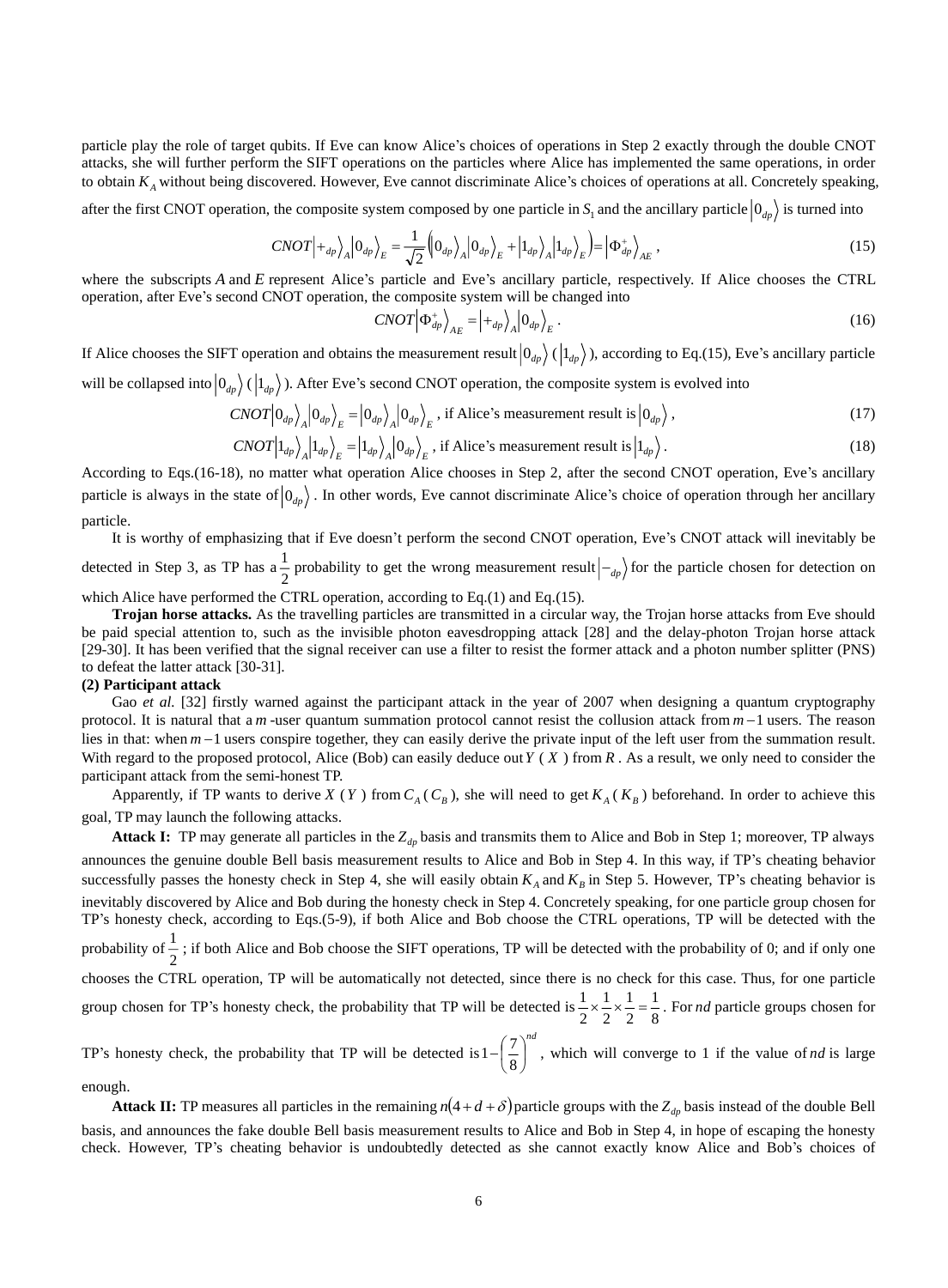operations in Step 2. Concretely speaking, for one particle group chosen for TP's honesty check, according to Eqs.(6-9), if TP's measurement result is  $\ket{0_{dp}}\ket{0_{dp}}$  or  $\ket{1_{dp}}$ , TP will randomly announce the fake measurement result  $\ket{\phi^*}_{13}\ket{\phi^*}_{24}$ ,  $\ket{\phi^-}_{13}\ket{\phi^-}_{24}$ ,  $\left\langle \phi^* \right\rangle_{13} \left| \phi^- \right\rangle_{24}$  or  $\left| \phi^- \right\rangle_{13} \left| \phi^+ \right\rangle_{24}$ ; and if TP's measurement result is  $\left| 0_{dp} \right\rangle \left| 1_{dp} \right\rangle$  or  $\left| 1_{dp} \right\rangle \left| 0_{dp} \right\rangle$ , TP will randomly announce the fake measurement result  $|\psi^{+}\rangle_{_{13}}|\psi^{+}\rangle_{_{24}}, |\psi^{-}\rangle_{_{13}}|\psi^{-}\rangle_{_{24}}, |\psi^{+}\rangle_{_{13}}|\psi^{-}\rangle_{_{24}}$  or  $|\psi^{-}\rangle_{_{13}}|\psi^{+}\rangle_{_{24}}$ . As a result, if both Alice and Bob choose the SIFT operations, TP will be detected with the probability of 0; and if both Alice and Bob choose the CTRL operations, TP will be detected with the probability of  $\frac{1}{2}$  $\frac{1}{2}$ . Thus, for one particle group chosen for TP's honesty check, the probability that TP will be detected is  $\frac{1}{2} \times \frac{1}{2} \times \frac{1}{2} = \frac{1}{8}$ 1 2 1 2 1 2  $\frac{1}{2} \times \frac{1}{2} = \frac{1}{6}$ . For *nd* particle groups chosen for TP's honesty check, the probability that TP will be detected is *nd* I J  $\left(\frac{7}{1}\right)$ l  $-\left(\frac{7}{8}\right)$  $1 - \left(\frac{7}{6}\right)$ .

It can be concluded that TP's attack is inevitably discovered by the honesty check in Step 4 when she ties to extract Alice and Bob's private keys.

## **6 Discussions and conclusions**

We firstly discuss the qubit efficiency [33] defined as

$$
\eta = \frac{c}{p+v},\tag{19}
$$

where c is the total number of classical bits for summation;  $q$  is the total number of consumed qubits; and  $v$  is the total number of classical bits needed for summation. Here, the classical bits consumed for eavesdropping check are not taken into account. In this protocol, both the length of Alice's private binary string and the length of Bob's private binary string are *<sup>n</sup>* , hence, we have *c* <sup>=</sup> *n* ;

TP needs to generate  $2n(4+r+d+\delta) = 2nq$  particles all in the state of  $\ket{+_{dp}}$ , while both Alice and Bob need to prepare  $\frac{\pi}{2}$ *nq*

particles in the  $Z_{dp}$  basis when implementing the SIFT operations, hence, we have  $p = 2nq \times 2 + \frac{nq}{2} \times 2 \times 2 = 6nq$ ; TP needs to publish Alice and Bob her double Bell basis measurement results on the *n* particle groups used for summation, while Alice and

Bob need to send  $C_A$  and  $C_B$  to the other via the classical channel, respectively, hence, we have  $v = 6n$ . Consequently, it can be

obtained that  $\eta = \frac{n}{6nq + 6n} = \frac{1}{6(4+r+d+\delta)}$ 1 6*na* + 6*n* 6(4 + *r* + *d* + *δ*) + 6 *n*  $\eta = \frac{n}{6nq + 6n} = \frac{1}{6(4+r+d+\delta)+6}$ .

We compare this protocol with the only existing semiquantum summation protocol [20] in detail and list the comparison result in Table 2. In Table 2, with respect to this protocol, the two-qubit entangled state quantum resource refers to the state  $|+_{dp}\rangle$ ; both TP's single-qubit measurements and communicants' single-qubit measurements refer to the  $Z_{dp}$  basis measurements, as the  $Z_{dp}$  basis measurement is composed by two composite Z basis measurements; and TP's two-qubit entangled state measurements refer to the *<sup>X</sup>dp* basis measurements and the double Bell basis measurements. As for the protocol of Ref.[20], the single-qubit state quantum resource refers to the state  $|+\rangle$ ; communicants' single-qubit measurements refer to the Z basis measurements; TP's single-qubit measurements refer to the *X* basis ( $\{|\text{+}\rangle,|\text{-}\rangle\}$ ) measurements and the *Z* basis measurements; and TP's three-qubit entangled state measurements refer to the GHZ-type basis measurements. In addition, in the protocol of Ref.[20], the length of the private binary string from  $P_j$  is *n*, where  $j = 1, 2, 3$ ; TP needs to generate  $3n(32 + r + d + \delta) = 3nt$  particles all in the state of  $|+\rangle$ , while  $P_j$  needs to generate  $\frac{\pi i}{2}$  $\frac{nt}{2}$  particles in the *Z* basis when choosing the SIFT operations; and *P<sub>i</sub>* needs to send  $C_j$  to TP through the classical channel; hence, we have  $c = n$ ,  $p = 3nt + \frac{1}{2} \times 3 = \frac{2n}{2}$  $p = 3nt + \frac{nt}{2} \times 3 = \frac{9nt}{2}$  and  $v = 3n$ . Consequently, the qubit efficiency of the protocol of Ref.[20] is  $\eta = \frac{n}{\frac{9}{2} + 3n} = \frac{2}{9(32 + r + d + \delta)}$ 2  $\frac{9}{2}nt+3n \quad 9(32+r+d+\delta)+6$ *n*  $\eta = \frac{9}{9(32+r+d+\delta)+1}$ . From Table 1, it can be concluded that this protocol

takes advantages over the protocol of Ref.[20] on the aspects of quantum measurement of TP, privacy of summation result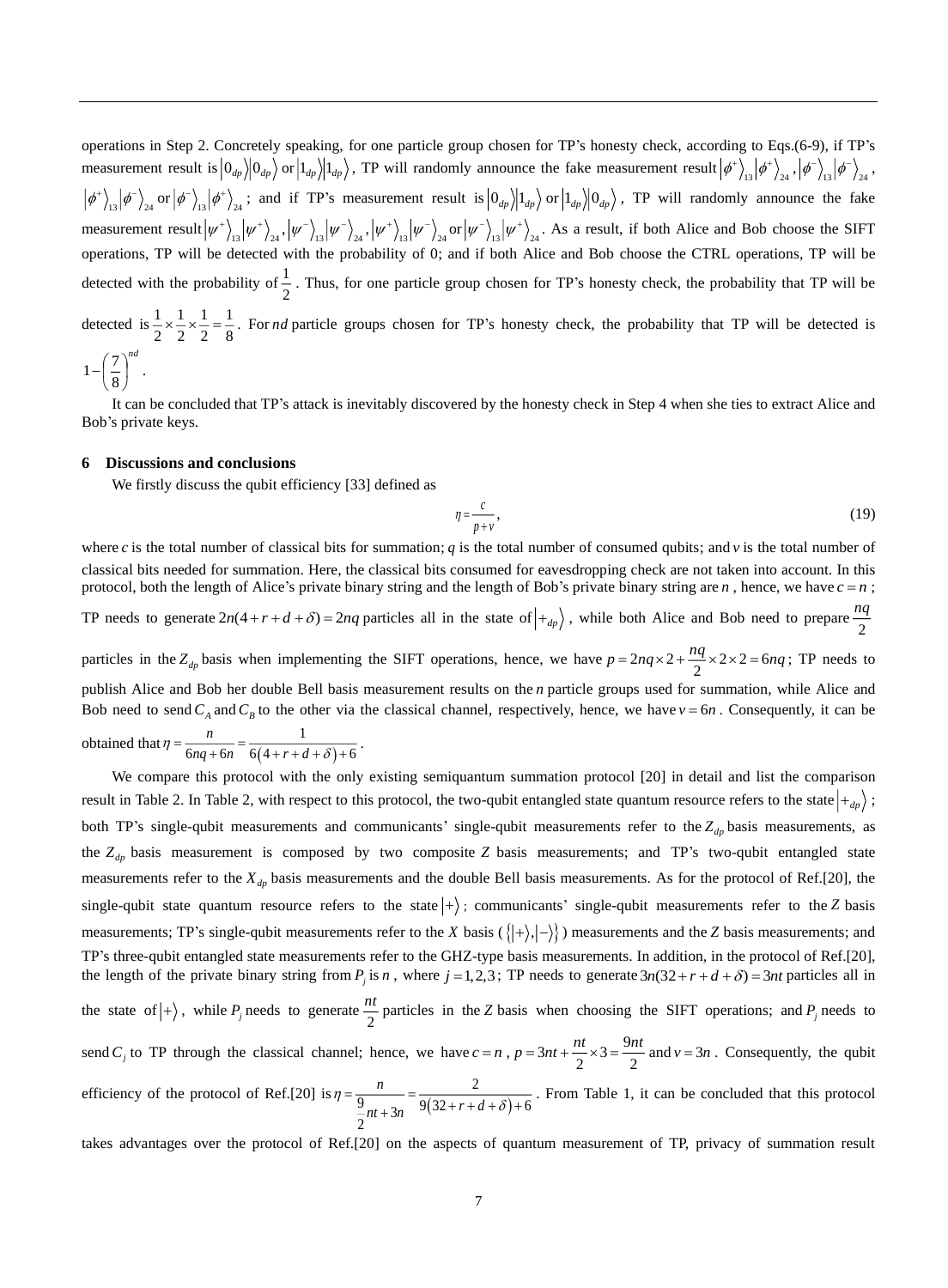towards TP and practical feasibility.

|  |  |  | Table 2 Comparison results of this protocol and the previous semiquantum summation protocol |
|--|--|--|---------------------------------------------------------------------------------------------|

|                                           | The protocol of Ref.[20]                    | This protocol                              |
|-------------------------------------------|---------------------------------------------|--------------------------------------------|
| Characteristic                            | measure-resend                              | measure-resend                             |
| Number of communicants                    | three                                       | two                                        |
| Quantum resource                          | single-qubit states                         | two-qubit entangled states                 |
| Quantum measurement of TP                 | single-qubit measurements and               | single-qubit measurements and              |
|                                           | three-qubit entangled state<br>measurements | two-qubit entangled state measurements     |
| Quantum measurement of communicants       | single-qubit measurements                   | single-qubit measurements                  |
| Type of TP                                | semi-honest                                 | semi-honest                                |
| TP's knowledge about the summation result | Yes                                         | No                                         |
| Usage of quantum entanglement swapping    | No                                          | No                                         |
| Usage of unitary operations               | No                                          | No                                         |
| Usage of pre-shared key                   | No.                                         | N <sub>o</sub>                             |
| Summation type                            | modulo 2 addition                           | modulo 2 addition                          |
| Computation way                           | bit-by-bit                                  | bit-by-bit                                 |
| Qubit efficiency                          | 2<br>$9(32+r+d+\delta)+6$                   | $6(4+r+d+\delta)+6$                        |
| Quantum channel                           | ideal noiseless quantum channel             | collective-dephasing noise quantum channel |

In conclusion, in this paper, a two-party secure semiquantum summation protocol is constructed, which needn't require two communicants to possess full quantum capabilities. In this protocol, two classical communicants can successfully calculate the summation of their private binary sequences with the assistance from a quantum semi-honest TP, who is permitted to perform all kinds of attacks at her own will except colluding with anyone else. This protocol needn't pre-share a random key between any two parties. This protocol resists the collective-dephasing noise by adopting logical qubits within decoherent free space as traveling particles. It has been validated that this protocol can overcome both the outside attacks from Eve and the participant attacks from TP. Moreover, this protocol can guarantee that TP has no knowledge about the summation results. In the future, we will concentrate on studying how to design the semiquantum summation protocol feasible over other noisy quantum channels, such as the collective-rotation noise channel, the amplitude damping channel, *etc*. As two classical communicants can know each other's private binary sequence, this protocol cannot be directly applied into SQPC [27,34-38]. In the future, we will also study how to apply semiquantum summation into the other semiquantum secure computation, such as SQPC, semiquantum key agreement (SQKA) [39-41], *etc*.

# **Acknowledgments**

 The authors would like to thank the anonymous reviewers for their valuable comments that help enhancing the quality of this paper. Funding by the Fundamental Research Funds for the Provincial Universities of Zhejiang (Grant No. JRK21002) and Zhejiang Gongshang University, Zhejiang Provincial Key Laboratory of New Network Standards and Technologies (No.2013E10012) is gratefully acknowledged.

#### **References**

- [1] Heinrich, S.: Quantum summation with an application to integration. J Complex, 2002, 18(1):1-50
- [2] Heinrich, S., Kwas, M., Wozniakowski, H.: Quantum Boolean summation with repetitions in the worst-average setting. 2003, http://arxiv.org/pdf/quant-ph/0311036
- [3] Hillery, M., Ziman, M., Buzek, V., Bielikova, M.: Towards quantum-based privacy and voting. Phys Lett A, 2006, 349(1-4):75-81
- [4] Du, J.Z., Chen, X.B., Wen, Q.Y., Zhu, F.C.: Secure multiparty quantum summation. Acta Phys Sin, 2007, 56(11):6214-6219
- [5] Chen, X.B., Xu, G., Yang, Y.X., Wen, Q.Y.: An efficient protocol for the secure multi-party quantum summation. Int J Theor Phys, 2010, 49(11):2793-2804
- [6] Zhang, C., Sun, Z.W., Huang, Y., Long, D.Y.: High-capacity quantum summation with single photons in both polarization and spatial-mode degrees of freedom. Int J Theor Phys, 2014, 53(3):933-941
- [7] Gu, J., Hwang, T., Tsai, C.W.: Improving the security of 'High-capacity quantum summation with single photons in both polarization and spatial-mode degrees of freedom'. Int J Theor Phys, 2019, 58:2213-2217
- [8] Zhang, C., Sun, Z.W., Huang, X.: Three-party quantum summation without a trusted third party. Int J Quantum Inf, 2015, 13(2):1550011
- [9] Shi, R.H., Mu, Y., Zhong, H., Cui, J., Zhang, S.: Secure multiparty quantum computation for summation and multiplication. Sci Rep, 2016, 6:19655
- [10] Shi, R.H., Zhang, S.: Quantum solution to a class of two-party private summation problems. Quantum Inf Process, 2017, 16(9):225
- [11] Zhang, C., Situ, H.Z., Huang, Q., Yang, P.: Multi-party quantum summation without a trusted third party based on single particles.